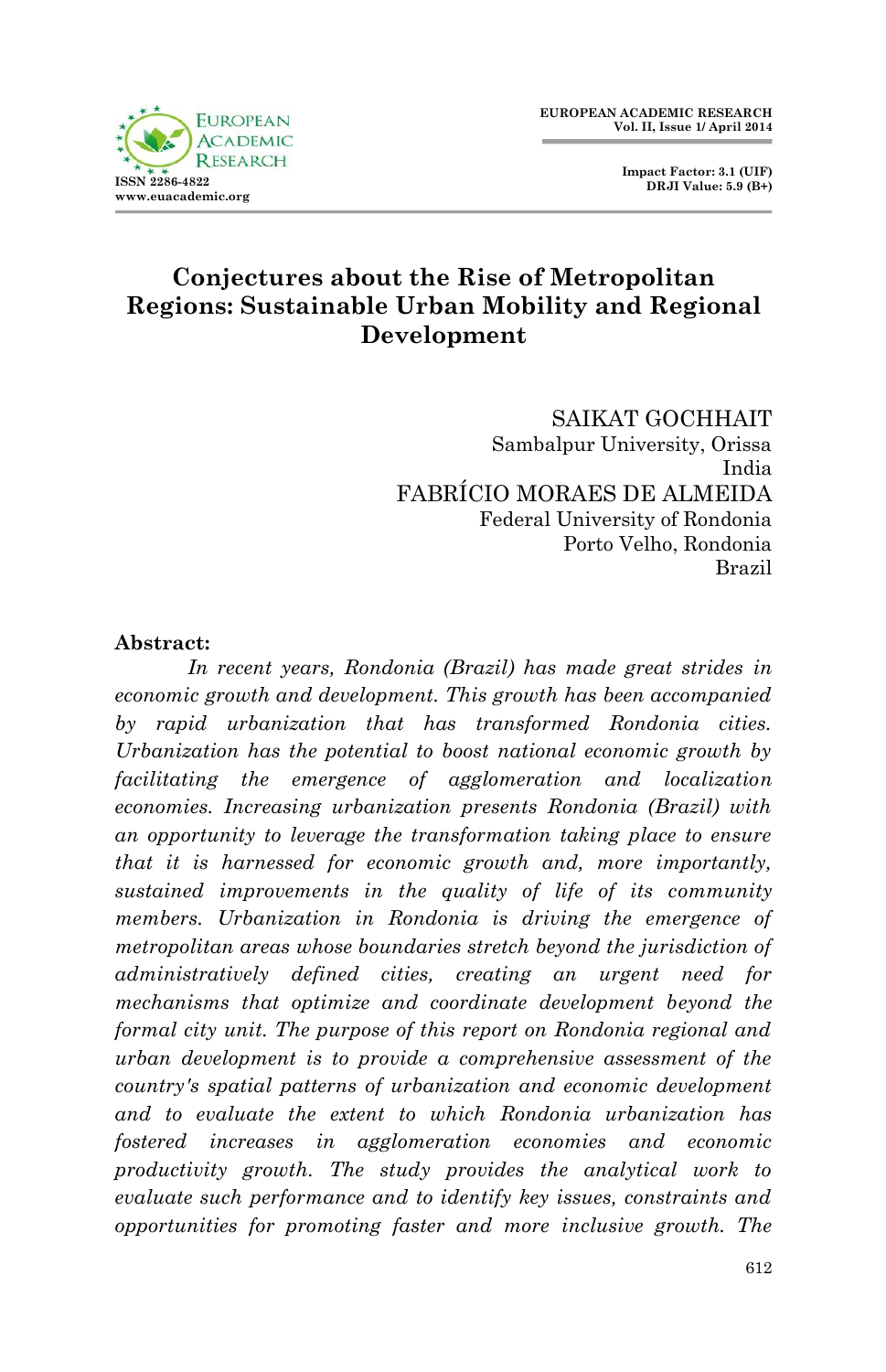*overarching goal of the study is to provide a timely and rigorous analysis of regional and urban development in order to foster informed policy discussion at the state and municipalities.*

**Key words**: Metropolitan Regions. Regional Development. Sustainable.

# **1. Introduction**

In industrialized countries, particularly those like the Brazil that have undergone massive urban transformation and suburbanization during the past half Century, efforts to effectively "manage" urban growth have increased along with the increasing complexity of the urban growth challenge. Once, zoning regulations were the principal tool deployed to ensure that land development met public goals. Along with continued urban growth, however, came an increase in its adverse consequences – loss of open space and agricultural land, inefficient provision of public infrastructure and services, deteriorating environmental quality, etc. As these impacts increased, so too has the public's concern about them, bringing demands for a broader range of instruments to manage urban growth. Today, the term urban growth management encapsulates the number of tools that can influence, regulate, guide, or control urban development.

In the developing world, urban growth challenges are often compounded by urban areas' relative speed of change. Additionally, rapid growth in income, urban population, technological change, motorization rates, and urban expansion complicate efforts to manage urban growth. Additional challenges arise due to the fact that developing countries often have relatively young institutional and legal structures (linked to decentralization), face more pressing needs related to relatively large numbers of people living in poverty, and typically have fewer available resources (both financial and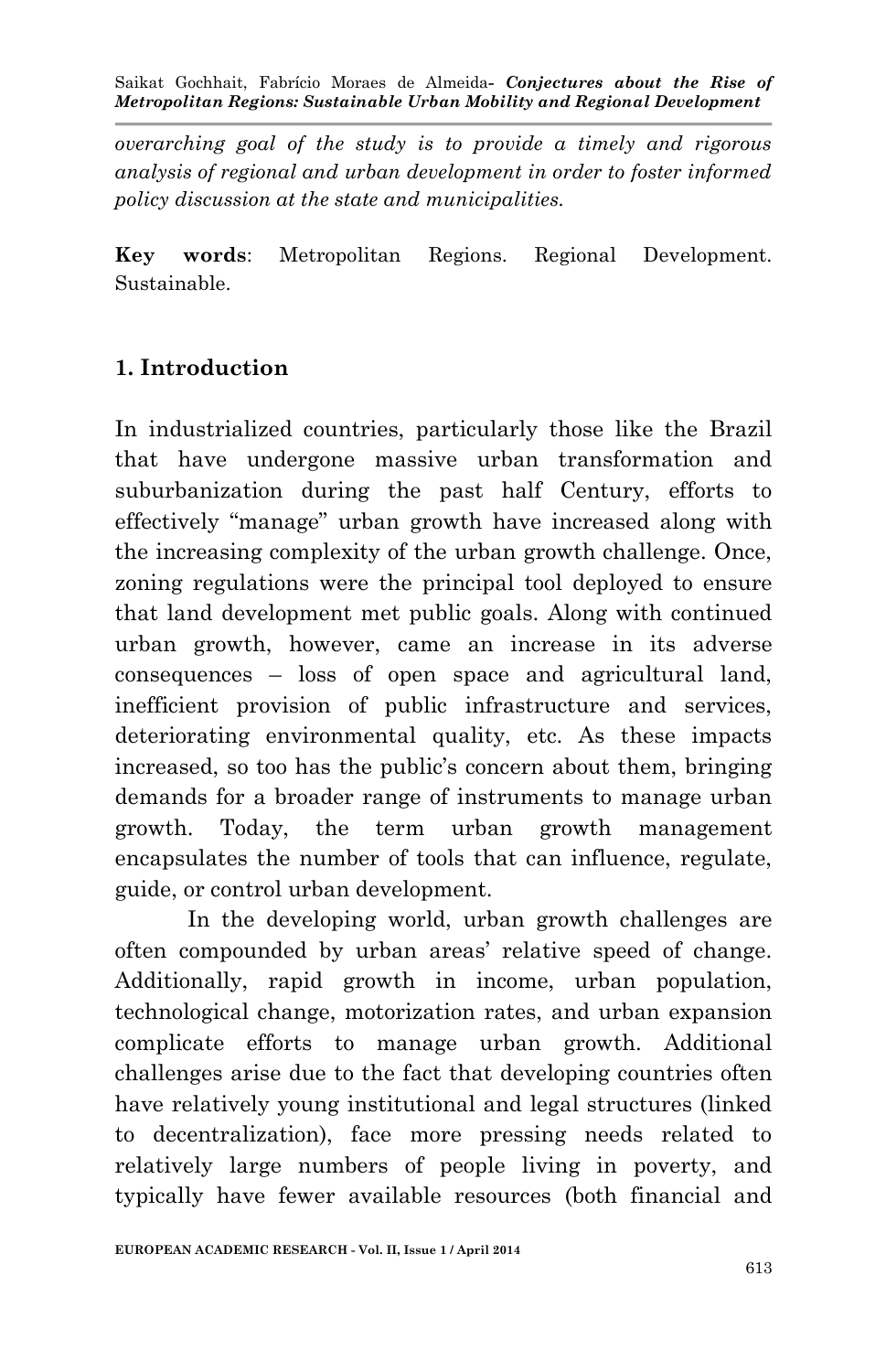human capital) to dedicate to a greater number of problems. While these challenges and constraints can hamper urban growth management initiatives, they also offer some room for potential innovation. For example, an ongoing process of institutional change provides the chance to "institutionalize" growth management, while a lack of financial resources can spur interesting potential public-private partnerships or accelerate the deployment of instruments such as impact fees.

In an attempt to clarify the challenges to and potentials for growth management in a developing country context, this paper looks at the case of the Rondonia metropolitan area. Rondonia is a middle income developing state which has enjoyed relatively strong economic growth for the past fifteen years. According to the IBGE (2008), there were 1,519,000 people residing in the Rondonia. The population density was 6.6 inh./km². Urbanization: 66.8% (2004); Population growth: 2.2% (1991-2000); Houses: 430,747 (2005).

The PNAD (National Research for Sample of Domiciles) census revealed the following numbers: 832,000 Brown (Multiracial) people (54.81%), 546,000 White people (35.95%), 115,000 Black people (7.56%), 16,000 Asian people (1.08%), 8,000 Amerindian people (0.53%)

The state has a suite of growth management policies and instruments in place – both regulatory and financial – with a number of innovative tools recently coming to the fore in response to new urban growth challenges.

Today, the major factors influencing urban growth include: a strong and growing private real estate development sector initiating "megaprojects" at an unprecedented scale; an evolving political and governmental structure characteristic of decentralization; changing consumer demands for housing and transportation services; entrenched spatial socioeconomic segregation; a continuing need to provide low income housing for a large poor population, and increasing concerns about quality of life, particularly environmental degradation and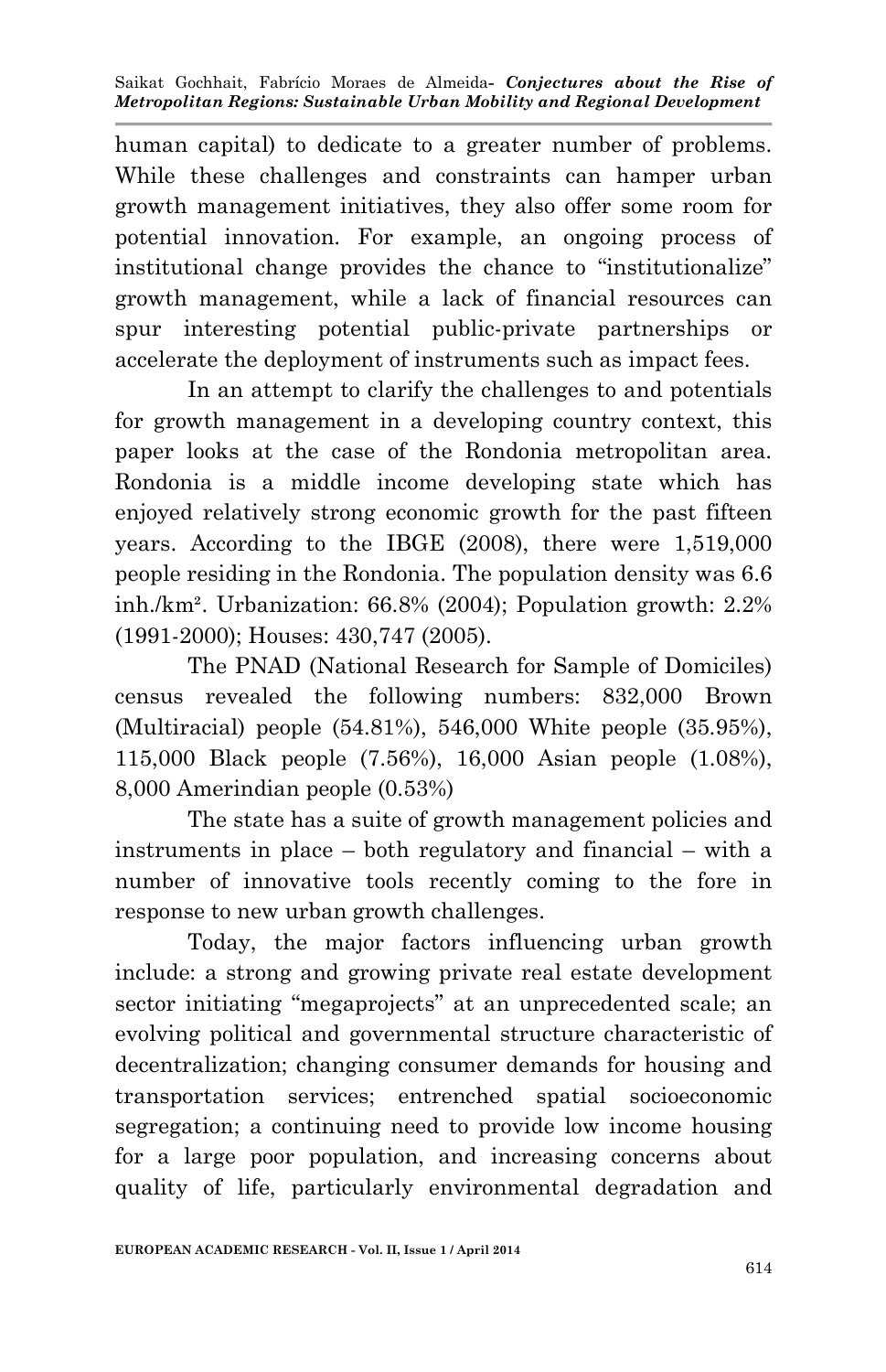traffic congestion.

This paper looks specifically at using growth management as a way to improve transportation system performance and the overall mobility/accessibility system. In reality, growth management has many important justifications, such as environmental preservation and/or social equity and our analysis inevitably touches on these issues as well. Nonetheless, without discounting the importance of other growth management goals, we focus primarily on transportation system effects; hopefully, focusing on this urban "subsystem" will provide useful lessons for the larger urban system. Our emphasis on the transportation system must also be viewed within the broader range of factors that influence transportation. While urban growth certainly affects mobility patterns, other forces such as income growth, motorization, changing trip behavior, and changing demographics (such as women in the work force) likely play an even more important role. Finally, in our assessment of growth management potentials for Rondonia, we have looked primarily at incremental improvements to the existing system – assessing the promise and shortfalls of existing tools and institutional structures – rather than proposing a slew of new potential instruments.

# **2. Rondonia Metropolitan Area**

This paper highlights a relatively new concept for local public administration from Rondonia (Brazil). Discussions on the goal of economic and territorial intelligence in the national context derived from a set of government decisions and projects which stimulate the integration of urban and rural settlements in self managed organizational structures, even autonomous. Such structures are complex entities and for example we can mention poles of urban development, urban growing poles, competitive poles and local action groups (Radu and Şendroiu 2013).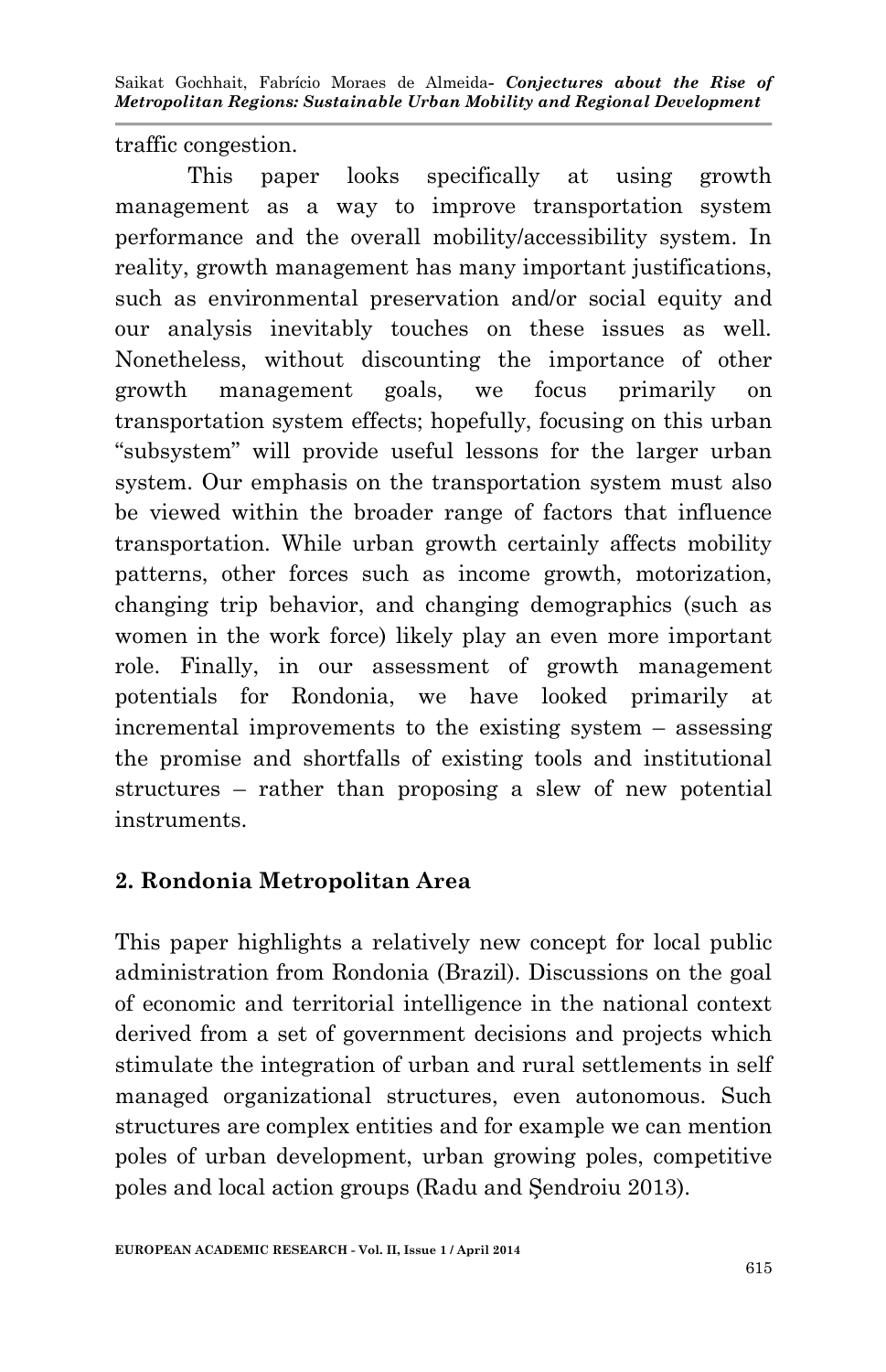Although currently in Rondonia, there is a specific framework that would ensure the development and promotion of territorial intelligence, there are certain similarities found in those countries. The concept of territorial intelligence has its origins among others, in the process of adapting to the changes occurring clusters in public management. Thus, with the adoption of modern business practices, some clusters have obtained the status of intelligent clusters, this process is extended to public management and, therefore, the management of the territory.

# **3. Research Methodology and Study Approach**

Taking into consideration that this paper proposes the identification of relevant factors related to territorial intelligence the Metropolitan Area Rondônia (Brazil), the appropriate tool for the research is STEER analysis: Sociocultural, Technological, Economical, Ecological and Regulatory (Radu, Brânzaş and Matei 2013).

# **4. Results and Discussion**

It is analyzed in this section of the document highlights the factors mentioned above for all five dimensions of STEER analysis (Radu, Brânzaş and Matei 2013). Thus, as each dimension involves a specific own research, the authors consider as the most relevant results in a final form.

At this level did considered strategic aspects of local and metropolitan importance, both exist among specific literature on intelligent clusters and local government practice in developed European countries. As yet there is no official framework for issuing intelligent status of a regional area, for Rondonia Metropolitan Area have been taken into account a number of structural elements on the socio-cultural dimension (Tableau 1).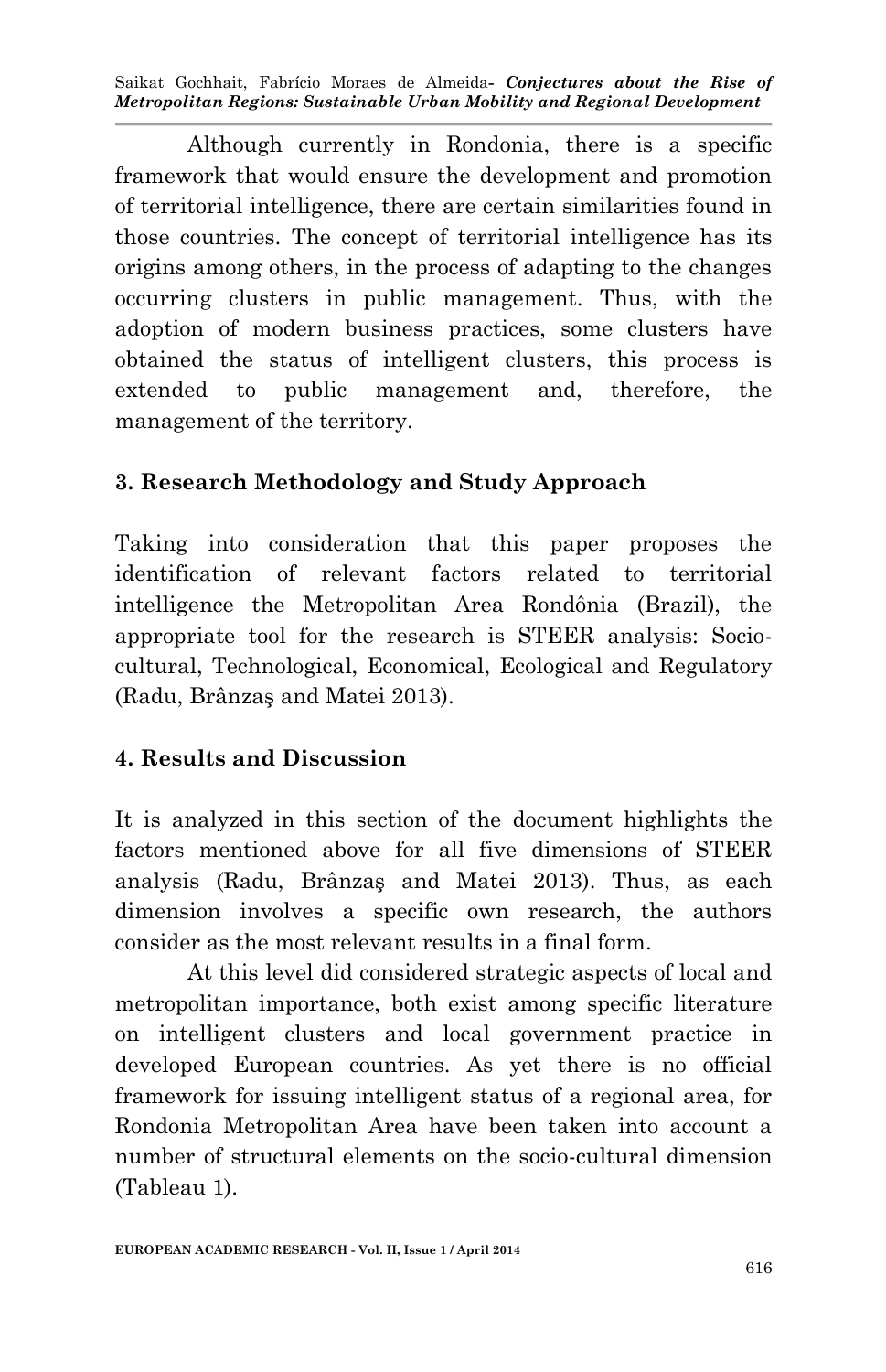#### **Numbers of Socio-cultural factors**

I - Technical and sciences research centres;

II - Economic and business administration research centres;

III - Public administration and Legal sciences research centres;

IV - Industrial and specific area specialization training institutes;

V - Social protection programs provided by government according to prevention principles;

VI - Clusters for civic skills development – social experimental centres;

VII - Actions for transformation civil servants into Key Account Managers;

VIII - Small impact of the political factor in the manifestation of civic values.

### **Tableau 1 - Numbers of Socio-cultural factors.**

Font: adapted from Radu, Brânzaş and Matei (2013).

Taking into consideration the input of these factors, the level for similarity of scientific requirements on territorial intelligence in the Rondonia Metropolitan Area. Among the main reasons for this we consider that a pronounced political factor is constantly influencing the system of social values. Also, the transformation process of public workers into Key Account Managers requires even spiritual and material motivation for the work and after the assessment sessions. Territorial intelligence acts similarly with its own public workers as with employees that activate in the private sector. Thus, the equity between revenues and evaluation of work performance is mandatory.

Social experimentation centers are entities (mostly governmental) that train citizens for new development areas forthcoming on short and middle term. These social experimentation centers are developed by government and are operating in a permanent schedule, since the intelligent territories are involved in a continuously transformation process and are based on innovation and experimental principles.

According to Radu, Brânzaş and Matei (2013), we can consider as areas of technological development both retrofitting existing industrial infrastructure and new investments for activities related to research and innovation field. Having a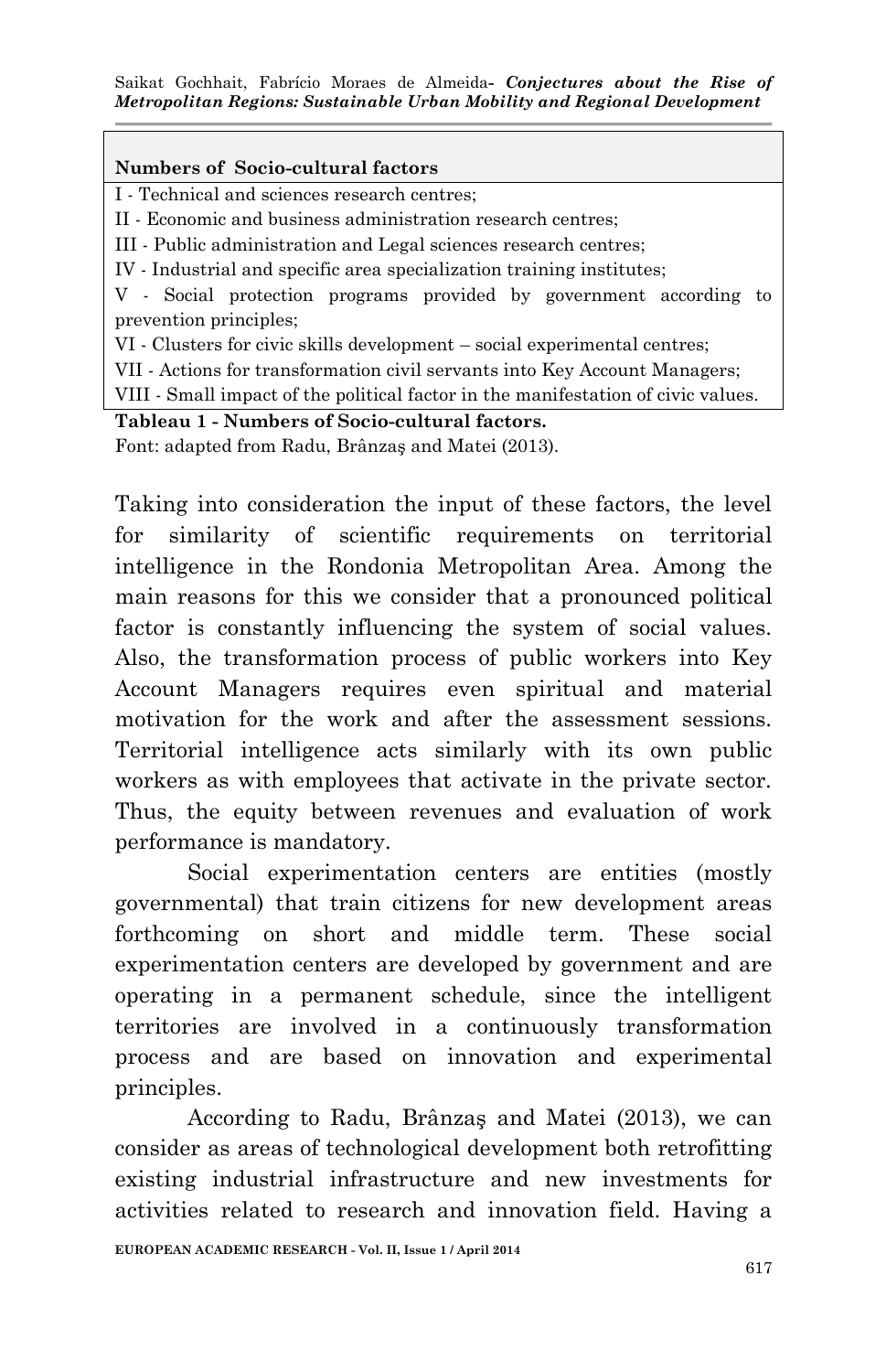widespread access among the entire population and economic entities within the region at Internet connections and latest technological products and services represents a big challenges but also a big advantage for a region. Another advantage occurs by facilitating the collaboration with the external environment too. Some of the technological factors seem to have different features and impact, so that a multi-perspective is specific for this dimension. That's why technological dimension has an important influence on local informational strategy. Hence, this dimension is approaching also the e-Governance principles, as we talk about IT&C and technological development. Tableau 2 is relevant for the conducted analysis.

#### **Numbers Technological Factors**

I - Integrated intelligent traffic system existing or under implementation;

II - Inter-modal transportation system existing or under implementation;

III - Developed and implemented facilities according to e-Government requirements;

IV - Explicit integration of computerization within undertaken or in progress projects;

V - 100% geographical coverage of Internet connections;

VI - Virtualized knowledge sharing tools;

VII - Public institutions transformed in unique informational cells (equipped with modular information system);

VII - Functional mechanisms for international transfer of know-how.

#### **Tableau 2 - Numbers Technological Factors.**

Font: adapted from Radu, Brânzaş and Matei (2013).

Technological dimension is distributed by its factors within the Rondonia Metropolitan Area, due to some relevant issues. Thus, one important reference is regarding the poor proliferation of virtualization instruments and technologies for sharing knowledge. In other words, among this region there is not implemented an integrated system that can provide support for distribution and enrichment of intellectual capital resources. Concepts such as management systems, knowledge bases are suitable in this region and are both reachable in price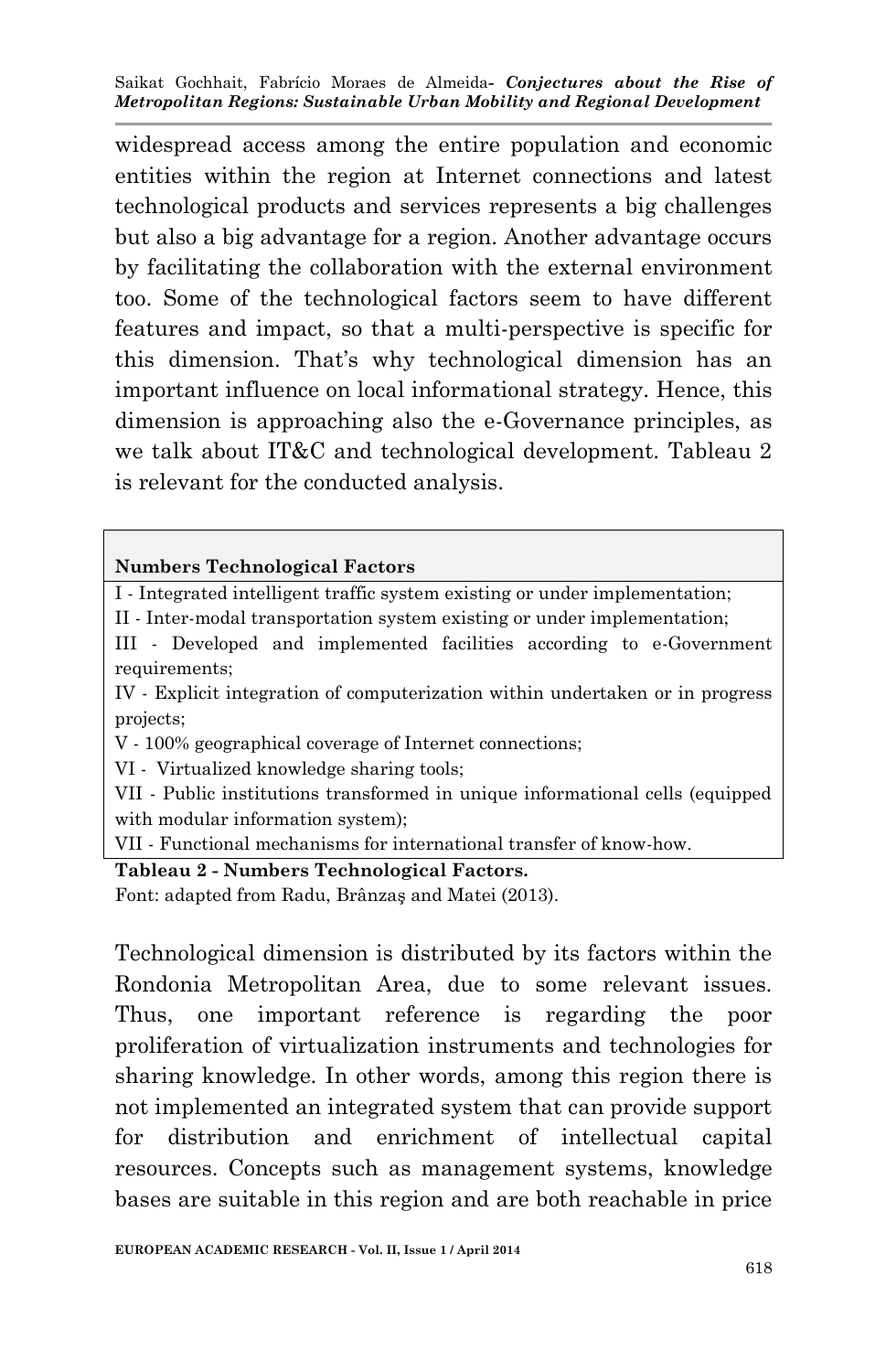and level of use. Also, specific e-Governance methods are not recognizable for local administration, likewise specific international partnerships. Another critical issue is expressed by converting the public institutions into unique informational units. Mostly, this factor requires the employment of extranet instruments, valid Business-to-Business collaborations, and also providing guarded access to concrete users out of domestic users. The main gain consists in diminishing bureaucracy and a shorter information path for tasks and reporting.

According to Radu, Brânzaş and Matei (2013) in this category of factors there have been analyzed elements that target stability of the business climate, the capacity to formulate a comprehensive economic policy, and economic KPIs for regional trade efficiency. Also, this dimension addresses policy aspects that covered investment research and innovation tasks conducted by local and central public administration. As mentioned above, just a part of the concrete KPIs can be measured by conventional tools. Thus, majority of the exposed factors involves infrastructure elements built by private corporate environment, and also by local and central public administration. Tableau 3 highlights the results on this dimension.

#### **Number of Economical Factors**

I - Regional governance strategy oriented business practices;

II - Adequate local infrastructure for companies and competitive developing poles;

III - Regional policy on promoting public private partnership (PPP);

IV - Tools to prevent scarcity of raw material;

V - Regional financial provisions established by local government to cover projects financed by local government;

VI - Monetary reserve fund to mitigate periods of recession or crisis.

### **Tableau 3 - Number of Economical Factors.**

Font: adapted from Radu, Brânzaş and Matei (2013).

According to Radu, Brânzaş and Matei (2013), at this level were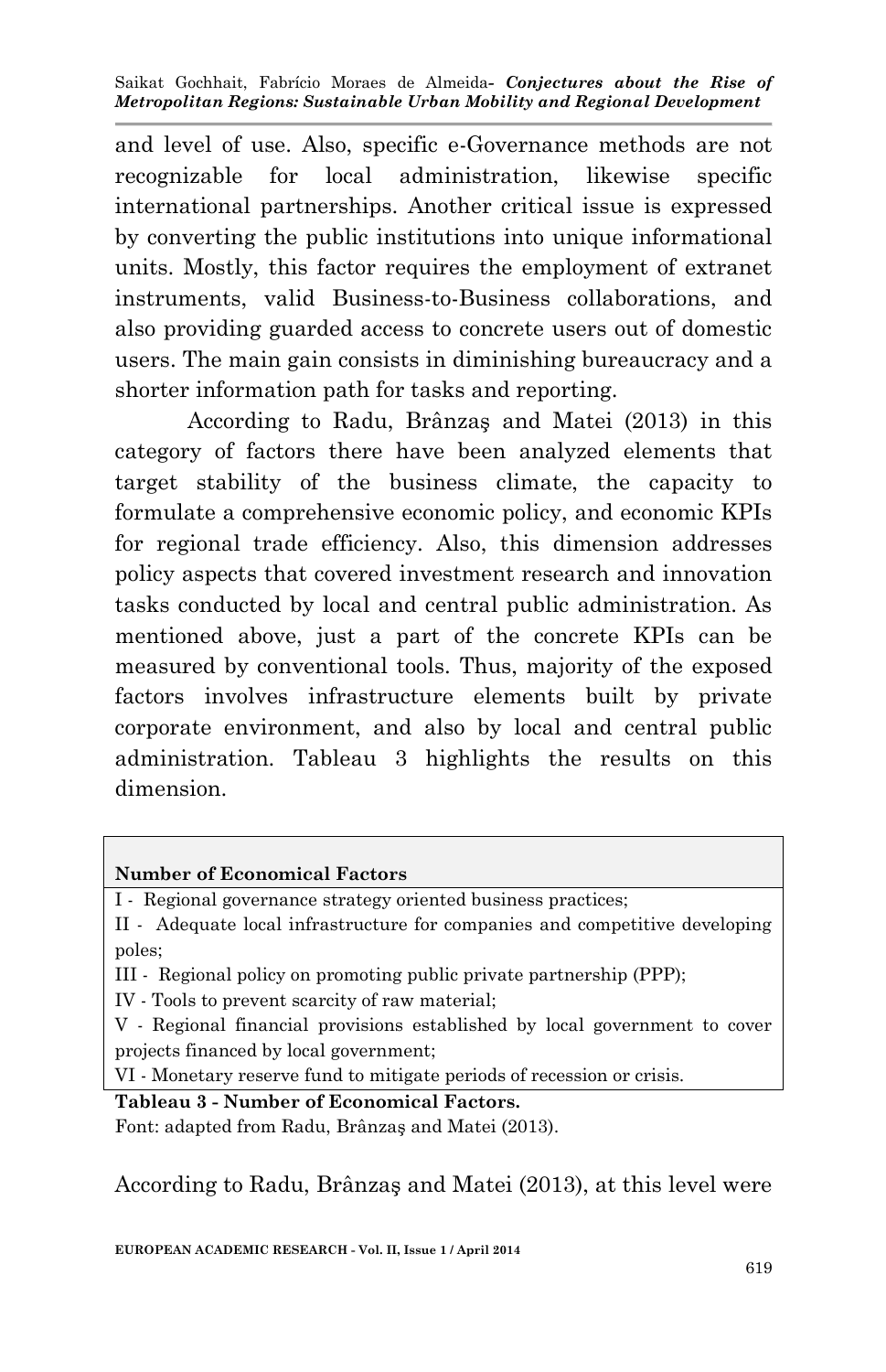analyzed information that reflects regional policy on the environment protection and conservation. The most important aspects burden on the current infrastructure which comply with environmental legal requirements, civic values on the environmental dimension among the business habitat. A critical factor deals with international agreements and partnerships that approach environmental issues of the developing areas. In Tableau 4 there are revealed some relevant factors targeted by environmental aspects.

#### **Number of Ecological Factors**

- I Integrated system for water-protection by any type;
- II Air protection system;
- III Integrated selective waste collection;
- IV Clusters of firms in waste collection;
- V Regional warning system for environmental emergencies;
- VII Integrated regional energy strategy;
- VIII Energy supply facilities from autonomous sources;
- VIII Removing plants, factories and big polluters of urban area.

**Tableau 4 - Number of Ecologically Factors.** Font: adapted from Radu, Brânzaş and Matei (2013).

According to Radu, Brânzaş and Matei (2013), this factor burdens on the legal infrastructure that is encouraged by the existence of territorial intelligence features among Rondonia Metropolitan Area. So that we analyzed interpretation of the regulations, level of bureaucratization within local public administration, and within current tasks conducted by those who are responsible with decision making processes. Tableau no. 5 presents the proposed factors for this last dimension.

#### **Numbers Regulatory Factors**

- 1. Public institutions transformed into semi-autonomous organizations;
- 2. Redistribution government funding based on the principle of quantified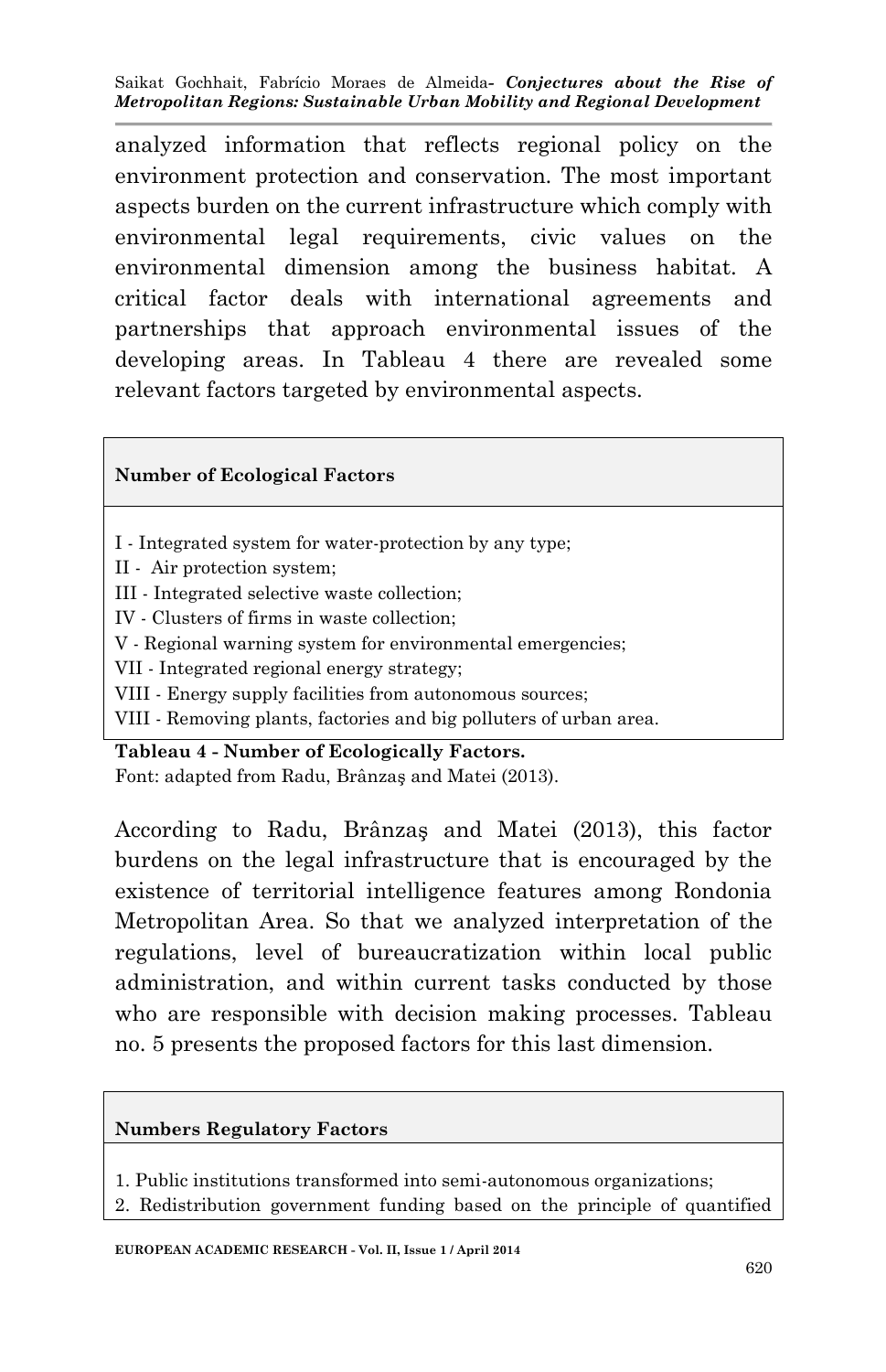performance;

3. Use of managerial accounting systems in the public institutions;

4. Evaluating system for public institutions developed by clusters representatives;

5. Regional regulatory policy;

6. Low impact of the political factor within regional decision-making processes;

7. Specific regulations for international transactions;

8. Effective intellectual property regulatory rules.

**Tableau 5 - Numbers Regulatory Factors.**

Font: adapted from Radu, Brânzaş, Matei (2013).

According to Radu and Şendroiu (2013), the most important disparity is identified on aspects related to the political factors and the management of public institutions. More than that, legal framework for regulatory dimension is the base for territorial intelligence development among a region as big private companies, and also clusters efforts must find a real help by adequate legislation and regulations in order to build competitiveness poles.

### **4.1 Discussions**

Rondonia has urbanized rapidly and will continue to do so into the midterm future. Rondonia has the potential to substantially increase its economic returns from urbanization, by boosting regional economic growth and create vibrant cities and metropolitan areas.

Larger cities in general are more economically productive and competitive than smaller cities and rural areas because of positive externalities known as agglomeration. Using the Agglomeration Index method, this study identifies agglomeration areas in Rondonia.

Cities in different size categories perform differently. The study finds that medium-sized cities (those with populations in the range of 50.000 – 100.000) have performed better than cities in any other size class in terms of generating benefits from agglomeration economies.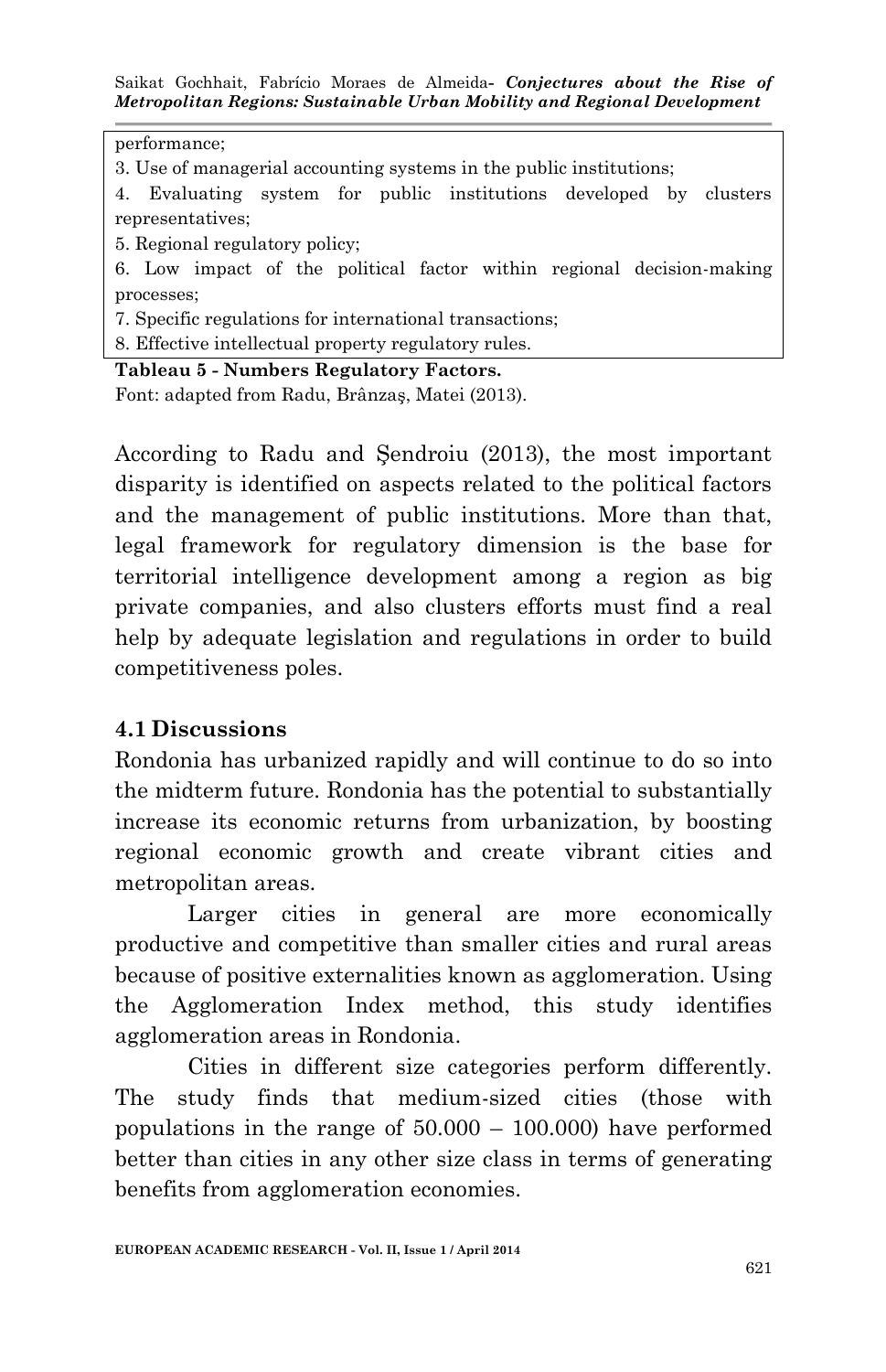There should be different development strategies to cities in different size categories. Infrastructure capital investment is necessary to promote growth in two megacities and medium-sized cities. Major attention needs to be focused on the large metropolitan cities (population of 50.000 – 100.000) which are currently stagnating, while small cities the focus should be on the delivery of basic services.

Inefficient land markets, limited connectivity and limited access to investment credit facilities are some constraints against the economic development of cities.

# **5. Final Considerations**

This article outlines the key assumptions and similar features between elements of territorial intelligence revealed in Rondônia and the specific features proposed by the theoretical approach Radu, Brânzaş, and Matei (2013). Thus, governments face a number of common challenges in the development of its main centers of economic growth and its main vehicles for promoting common aspirations of its citizens to a better quality of life - their cities. Development that is sustainable in that it protects the economic, environmental and social priorities long term is critical to realize these aspirations, given the pressures arising from rapid urban growth. Flourishing cities need sustainable mobility systems now, and the opportunity to build the infrastructure should not be in contradiction with the opportunity to ensure continued prosperity.

There are four primary areas of concern for sustainable urban transport policy: strengthening national leadership and reinforcing sustainable outcomes, empowering localities, using funding and financing structures to guide local action, and maximizing the project- development process to ensure successful execution of urban-transport efforts. These core concerns emerged from discussions with policymakers in large countries confronting the task of constructing sustainable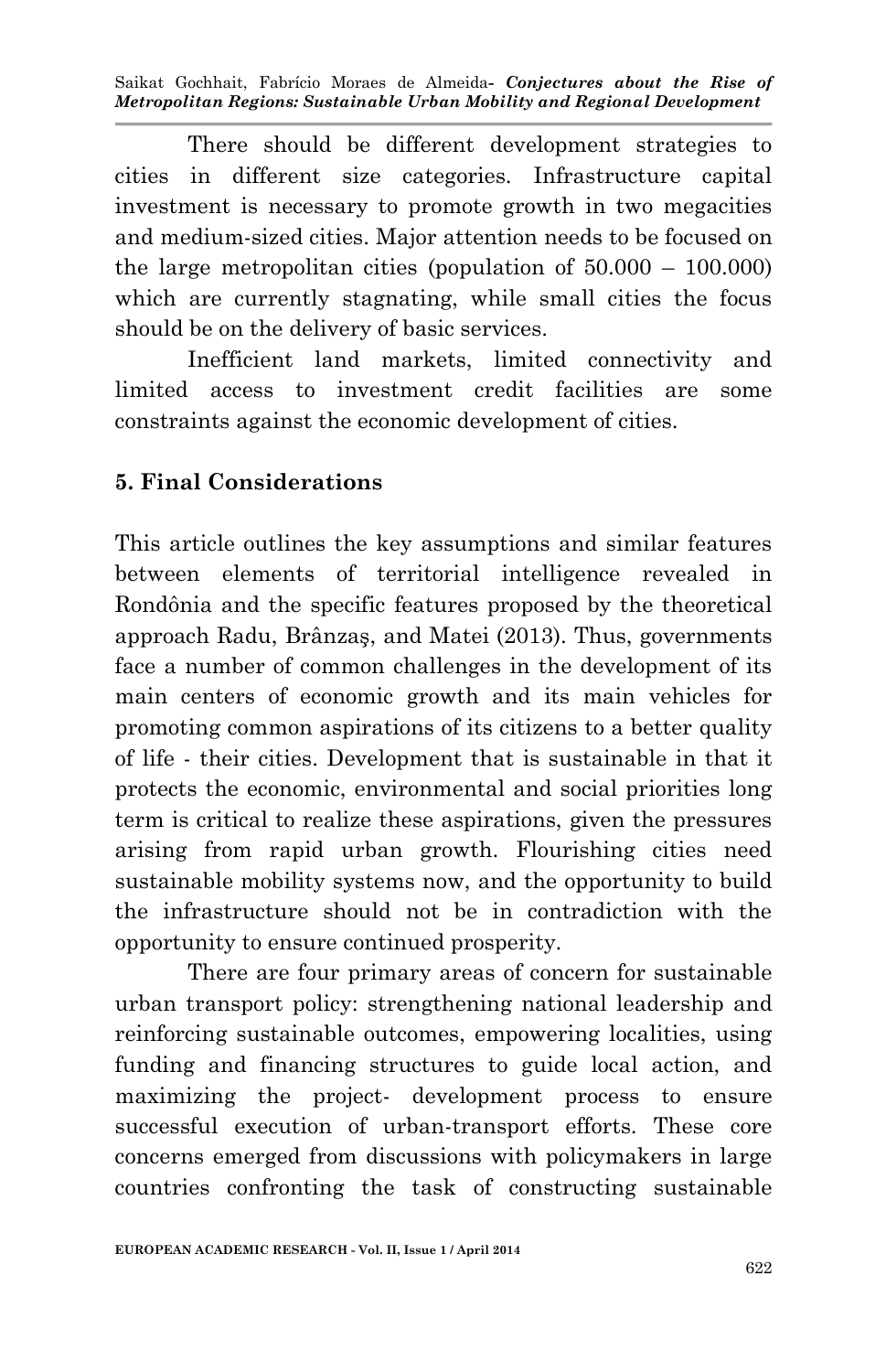transport for the booming urban populations that have resulted from rapid industrialization and economic growth.

### **BIBLIOGRAPHY:**

- ACOP-Cámara Nacional de Servicios Inmobiliarios, A.G. (ACOP-CNSI). 2000. *Informe Estadístico Trimestral, Análisis de la Oferta de Sitios: Período Abril – Junio 2000*. Santiago, July.
- Allendes, C. and G. Meza. 2000. "La verdadera realidad de Chile." *La Tercera*. 7 May.
- Altshuler, A. and J.A. Gómez- Ibáñez. 1993. *Regulation for Revenue: The Political Economy of Land Use Exactions*. The Brookings Institution and the Lincoln Institute of Land Policy, Washington, DC and Cambridge, MA.
- Anderson, W., P. Kanaroglou, and E. Miller. 1993. *Urban Form, Energy, and the Environment: A Review of Issues, Evidence, and Policy.* McMaster University Department of Geography, Hamilton, Ontario.
- Aravena O., Bernabé. Undated. "Una alternativa sistematizada para retener población y repoblar casco central." Corporación para el Desarollo de Santiago, Programa Repoblamiento, Santiago.
- Asociación Chilena de Municipalidades (ACHM). 1995. *Manual No. 4: Finanzas Municipales*. Santiago, August.
- Bahl, R. and J. Linn. 1992. *Urban Public Finance in Developing Countries*. Oxford University Press, New York.
- Banco Central de Chile. 2000. *Informe Económico y Financiero al 31 de Julio de 2000*. Santiago, July.
- Banco Central de Chile. 1999. *Anuario de Cuentas Nacionales de Chile*. Santiago, May.
- Barra, P. and M. Jorratt. 1998. "An Analysis of the Chilean Tax System." Division de Estudios, Servicio de Impuestos Internos, Santiago. October.